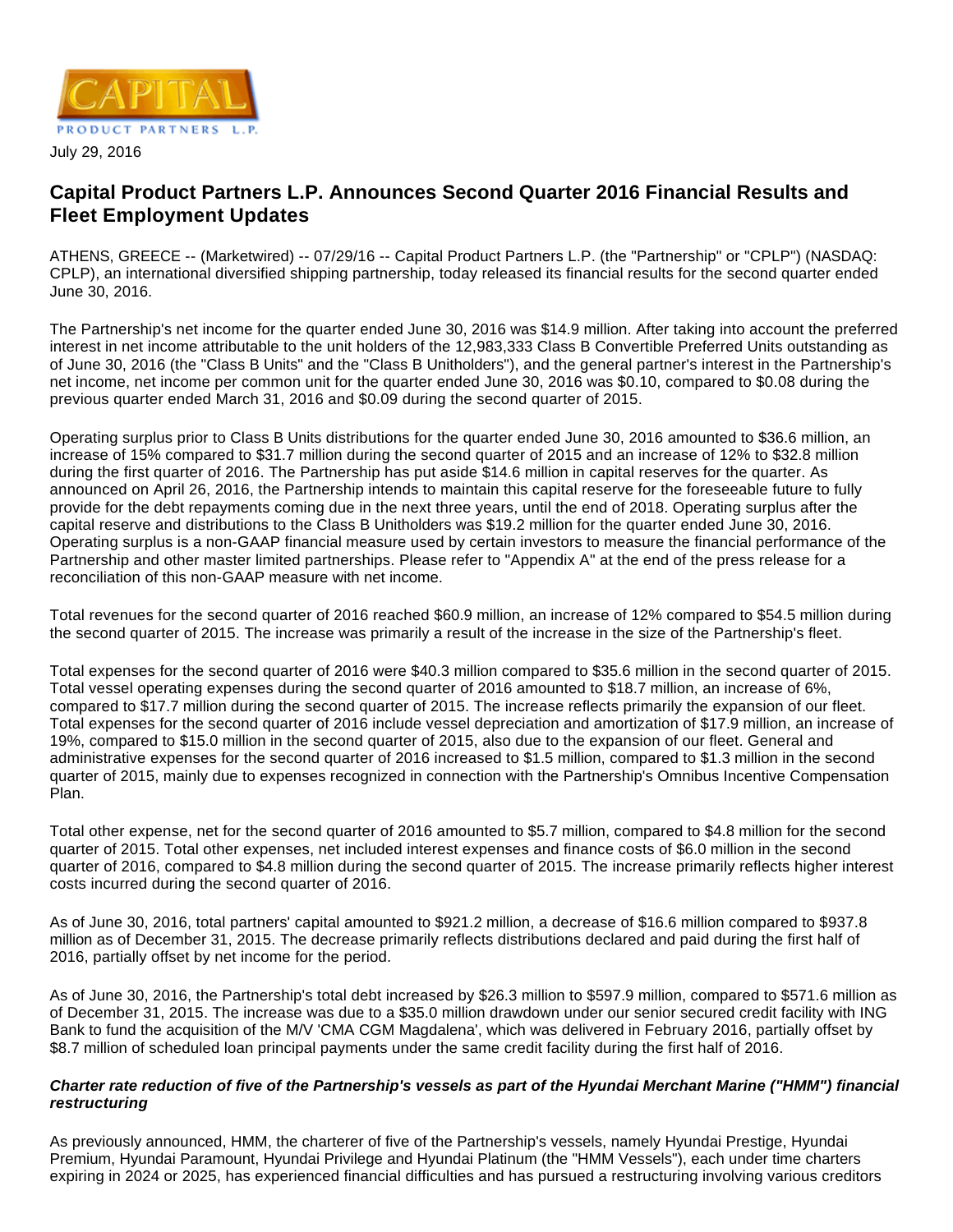#### and vessel owners.

As part of the various agreements that HMM reached with its creditors and vessel owners under its voluntary debt restructuring, the owning companies of the HMM Vessels entered into a charter restructuring agreement on July 15, 2016. This agreement provides for a 20% reduction in the charter rate payable under the respective charter parties, from \$29,350 (gross per day) to \$23,480 (gross per day), from July 18, 2016 to December 31, 2019 (the "Charter Reduction Period"). The total charter rate reduction for the Charter Reduction Period for the HMM Vessels is approximately \$37.0 million (the "Charter Reduction Amount"). The charter restructuring agreement further provides that at the end of the Charter Reduction Period, the charter rate under the charters will be restored to the original daily rate of \$29,350 until the expiry of such charters in 2024 or 2025.

In exchange for the Charter Reduction Amount, the Partnership will receive 4.4 million common shares in HMM that are expected to be freely tradable on the Stock Market Division of the Korean Exchange (at a share price reflecting a discount and subject to a floor under a pre-agreed formula), in an aggregate amount initially equal to the Charter Reduction Amount (the "Charter Reduction Compensation").

### **Fleet Developments**

The M/T 'Miltiadis M II' (162,397 dwt, Ice Class 1A Crude/Product Tanker built 2006, Daewoo Shipbuilding & Marine Engineering Co., Ltd. South Korea) has been chartered to Capital Maritime & Trading Corp. ("Capital Maritime" or our "Sponsor") for a period of ten to twelve months at a gross daily rate of \$25,000. The new charter is expected to commence in August 2016 after the completion of its special survey. The earliest redelivery under the new charter is in June 2017. The vessel was previously employed under a seven-month time charter to Capital Maritime at a gross daily rate of \$35,000.

The M/T 'Amore Mio II' (159,982 dwt, Crude Oil Tanker built 2001, Daewoo Shipbuilding & Marine Engineering Co., Ltd., South Korea) has also been chartered to our Sponsor for a period of ten to twelve months at a gross daily rate of \$21,000. The vessel is currently undergoing its scheduled dry-docking. The new charter is expected to commence in late August or early September 2016. The M/T 'Amore Mio II' was previously employed under an eight-month time charter to Shell International Trading & Shipping Company Ltd. at a gross daily rate of \$33,750.

The M/T 'Agisilaos' (36,760 dwt, Ice Class 1A IMO II/III Chemical/ Product Tanker built 2006, Hyundai Mipo Dockyard Ltd., South Korea), previously employed with Capital Maritime, has replaced the M/T 'Arionas' (36,725 dwt, Ice Class 1A IMO II/III Chemical/ Product Tanker, built 2006, Hyundai Mipo Dockyard, South Korea) under the charter to Flota Petrolera Ecuatoriana ("Flopec") at a gross daily rate of \$19,000, as the M/T 'Arionas' is expected to undergo its scheduled special survey. The M/T 'Agisilaos' was previously employed with CMTC at a gross daily rate of \$14,500 with earliest charter expiration in August 2016.

The early termination of the CMTC charter of the M/T 'Agisilaos', in order for the vessel to replace M/T 'Arionas' and the new charters of M/T 'Amore Mio II' and M/T 'Miltiadis M II' were unanimously approved by the Conflicts Committee of the Partnership.

As a result of the above new charters, the Partnership's charter coverage for 2016 and 2017 has increased to 94% and 75%, respectively.

### **Market Commentary**

### Product & Crude Tanker Markets

The product tanker market remained under pressure in the second quarter of 2016. In the West, high gasoline stocks along the Atlantic seaboard limited chartering volumes and had a negative impact on rates in the key Europe-U.S. Atlantic Coast route. Similarly, the backhaul U.S. Gulf to Europe trade suffered from high diesel stocks on the Continent. Conversely, Latin American product demand was firm and partly offset weaknesses in other regions. The market in the East experienced lower rates due to the lack of arbitrage opportunities and a growing supply of low-cost LPG from North America, which is used in place of naphtha in petrochemical plants, thus reducing demand for product tankers.

In the time charter market, Medium Range ("MR") rates were weaker in the second quarter of 2016 in line with the spot market. The period market, however, remained active in terms of fixtures completed.

On the supply side, there was minimal activity in terms of new orders for product tankers and the orderbook currently stands at 11.2%, the lowest since 2000. In addition, the product tanker orderbook continued to experience slippage during the first half of 2016, as approximately 26% of the expected MR and handy size tanker newbuildings were not delivered on schedule. Analysts estimate that net fleet growth for product tankers will be around 5.6% in 2016, while overall demand growth for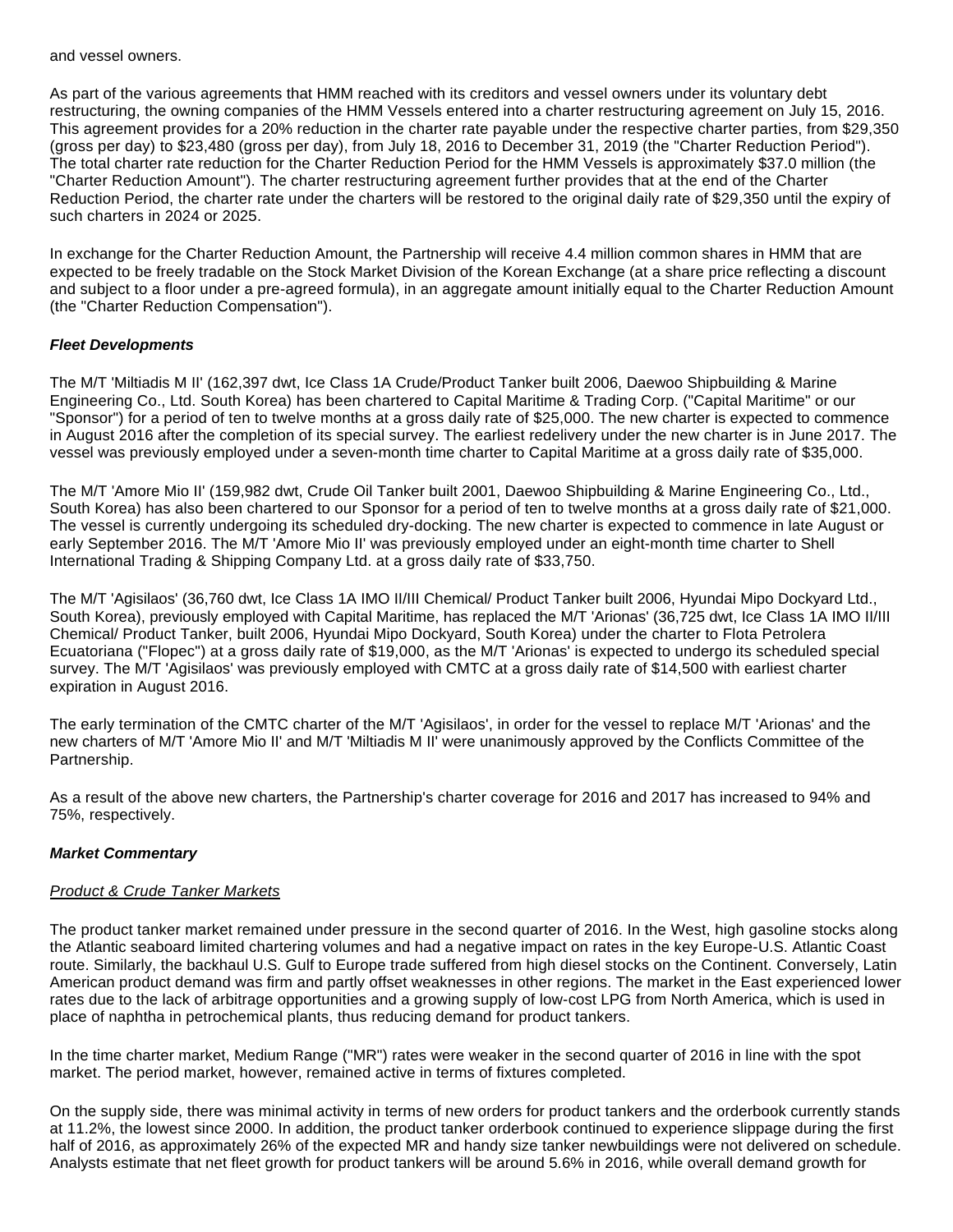product tankers will be 3.8% in 2016, supported by the robust intra-Asia trade and the continued growth of exports from the Middle Eastern Gulf.

Suezmax spot earnings declined compared to the previous quarter. Seasonally weaker demand combined with disruptions in oil supply in Nigeria reduced employment opportunities for Suezmax tonnage. Concurrently, increased crude tanker deliveries introduced greater competition among owners and exerted downward pressure on rates. The Suezmax market was supported by increased crude flows from Iran in the second quarter, while delays due to refinery strikes in France reduced tonnage supply in the second half of the second quarter.

Period rates for Suezmaxes decreased compared to the previous quarter primarily due to lower spot rates.

On the supply side, the Suezmax orderbook represented, at the end of the second quarter of 2016, approximately 21.6% of the current fleet. Analysts, however, estimate that slippage amounted to 37% of the expected deliveries for the first half of the year. In addition, contracting activity has been subdued, with just six Suezmax tankers ordered during the first half of the year. Suezmax tanker demand is projected to continue growing in 2016 on the back of firm growth in Chinese crude imports and increased crude Suezmax trade on the Middle Eastern Gulf - Mediterranean route. In 2016, crude Suezmax deadweight demand is projected to increase by 1.0%, whereas the fleet is forecasted to expand by 5.1%.

### Post-panamax Container Market

The container charter market remained flat, with most vessel classes remaining close to historically low levels for the second quarter of 2016. The 8-10,000 TEU container vessels saw an increase of ca 15-20% in period charter rates, to about \$10,000 per day, mostly as a result of the opening of the new Panama Canal locks. A total of six out of the 13 services, which previously employed so-called panamax container vessels, have been replaced by neo-panamax vessels.

By the end of the second quarter of 2016, the idle container fleet declined to below 5% from 8% in the previous quarter, on the back of increased employment opportunities in anticipation of the annual peak season, the increased demand for neopanamax container vessels and the increased rate of container vessel demolition.

Analysts have revised downwards their estimate for the demand for containerized cargo for full-year 2016 to 3.8% from 4.1% in the previous quarter, and their estimate for the increase in tonnage supply for full-year 2016 to 3.0% from 3.9% in the previous quarter.

As of the date hereof, the container orderbook stands at 17% of the current fleet, the lowest level since 2003, with a very limited number of new container orders.

Container vessel demolition in the first half of 2016 has already surpassed that in full-year 2015, having seen ca. 270,000 TEU removed from the fleet with an average age of 20 years, compared to approximately 200,000 TEUs removed from the fleet in 2015 with an average age of 23 years.

#### **Quarterly Common and Class B Unit Cash Distribution**

On July 21, 2016, the Board of the Partnership declared a cash distribution of \$0.075 per common unit for the second quarter of 2016 payable on August 12, 2016 to common unit holders of record on August 5, 2016.

In addition, on July 21, 2016, the Board of the Partnership declared a cash distribution of \$0.21375 per Class B Unit for the second quarter of 2016, in line with the Partnership's Second Amended and Restated Partnership Agreement, as amended. The second quarter of 2016 Class B Unit cash distribution will be paid on August 10, 2016 to Class B Unitholders of record on August 3, 2016.

### **Management Commentary**

Mr. Jerry Kalogiratos, Chief Executive and Chief Financial Officer of the Partnership's General Partner, commented:

"We are pleased to see that the out-of-court restructuring of HMM -- one of the largest charterers of the Partnership in terms of revenues -- has been successfully concluded with the participation of HMM's key financial creditors together with the announcement that HMM intends to join the '2M Alliance' -- the world's largest container shipping alliance, which comprises Maersk Line and Mediterranean Shipping Co. ('MSC'). While the impact of the HMM Vessels charter rate reduction will adversely affect our cash flows until the end of 2019, when the charter rate under the respective charter parties is expected to be restored to the original rate, we believe that the reduced charter rate and the Charter Reduction Compensation that we expect to receive, represent a more favorable outcome given the alternative employment opportunities in the current weak container charter market.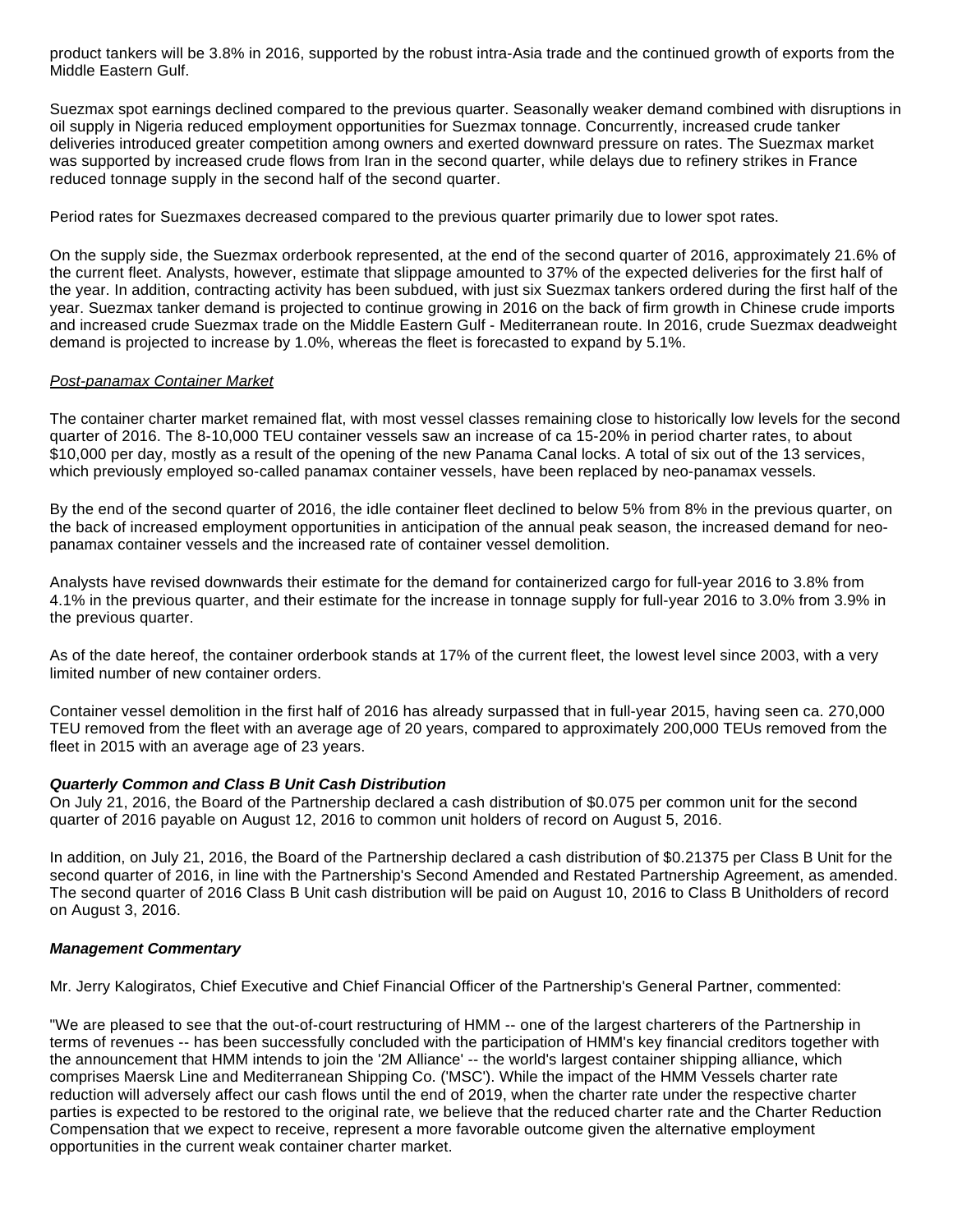"Regarding recent market developments, we note that while the demand fundamentals for tankers, and especially product tankers, remain solid on the back of refinery capacity relocation, increased tonne-miles and the low oil price environment, the increased supply of tanker vessels has recently weighed on spot earnings as well as on the tanker period market. However, the limited number of new tanker ordering thus far this year and the rationalization of excess shipyard capacity combined with solid industry fundaments are positive trends for the tanker markets in the medium- to long-run.

"Finally, I would like to reiterate that we intend to revisit our annual distribution guidance from time to time, as we pursue accretive transactions and expand our asset base and are successful in refinancing our debt under favorable terms in the coming years, thus increasing the long term distributable cash flow of the Partnership."

### **Conference Call and Webcast**

Today, July 29, 2016, the Partnership will host an interactive conference call at 09:00 am Eastern Time to discuss the financial results.

### **Conference Call Details:**

Participants should dial into the call 10 minutes before the scheduled time using the following numbers: 1 866 819 7111 (U.S. Toll Free Dial In), 0800 953 0329 (UK Toll Free Dial In) or +44 (0)1452 542 301 (Standard International Dial In). Please quote "Capital Product Partners."

A replay of the conference call will be available until August 5, 2016 by dialing 1 866 247 4222 (U.S. Toll Free Dial In), 0800 953 1533 (UK Toll Free Dial In) or +44 (0)1452 550 000 (Standard International Dial In). Access Code: 69648481#

### **Slides and Audio Webcast**

There will also be a simultaneous live webcast over the Internet, through the Capital Product Partners website, [www.capitalpplp.com.](http://www.capitalpplp.com/) Participants to the live webcast should register on the website approximately 10 minutes prior to the start of the webcast.

### **About Capital Product Partners L.P.**

Capital Product Partners L.P. (NASDAQ: CPLP), a Marshall Islands master limited partnership, is an international owner of modern tanker, container and drybulk vessels. The Partnership currently owns 35 vessels, including twenty modern MR (Medium Range) product tankers, four Suezmax crude oil tankers, ten Post Panamax container vessels and one Capesize bulk carrier. All of its vessels are under period charters to BP Shipping Limited, Cargill International S.A., CMA-CGM S.A., Cosco Bulk Carrier Co. Ltd., CSSA S.A. (Total S.A.), Flota Petrolera Ecuatoriana ("Flopec"), Hyundai Merchant Marine Co. Ltd., Overseas Shipholding Group Inc., Pacific International Lines (Pte) Ltd, Petróleo Brasileiro S.A. ("Petrobras"), Repsol Trading S.A., Stena Bulk A.B., and Capital Maritime.

For more information about the Partnership, please visit our website: [www.capitalpplp.com.](http://www.capitalpplp.com/)

### **Forward-Looking Statements**

The statements in this press release that are not historical facts, including, among other things, cash generation, our ability to repay external debt, future earnings, our expectations regarding employment of our vessels, redelivery dates and charter rates, fleet growth, market and charter rate expectations, charterers' performances, our expectations or objectives regarding future distribution amounts, our ability to pursue growth opportunities and grow our distributions and annual distribution guidance, are forward-looking statements (as such term is defined in Section 21E of the Securities Exchange Act of 1934, as amended). These forward-looking statements involve risks and uncertainties that could cause the stated or forecasted results to be materially different from those anticipated. Unless required by law, we expressly disclaim any obligation to update or revise any of these forward-looking statements, whether because of future events, new information, a change in our views or expectations, to conform them to actual results or otherwise. We assume no responsibility for the accuracy and completeness of the forward-looking statements. We make no prediction or statement about the performance of our units.

**Capital Product Partners L.P. Unaudited Condensed Consolidated Statements of Comprehensive Income (In thousands of United States Dollars, except for number of units and earnings per unit) For the three month periods For the six month period**

**ended June 30, ended June 30,**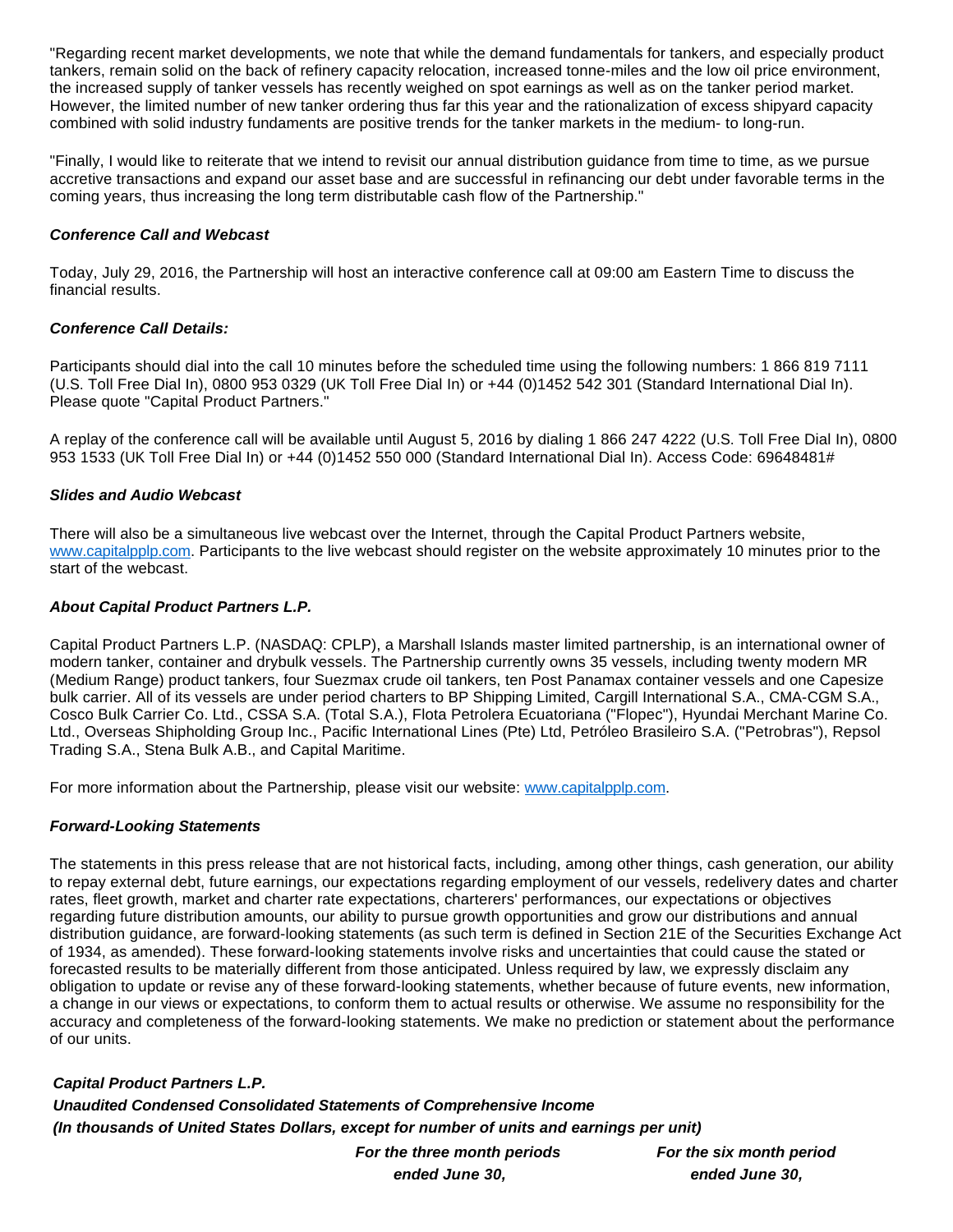|                                                                                                                                                            | 2016         | 2015                | 2016         |    | 2015                    |
|------------------------------------------------------------------------------------------------------------------------------------------------------------|--------------|---------------------|--------------|----|-------------------------|
| Revenues                                                                                                                                                   | \$<br>52,419 | \$<br>37,216        | \$<br>99,748 | \$ | 67,346                  |
| Revenues - related party                                                                                                                                   | 8,485        | 17,297              | 19,203       |    | 36,052                  |
| <b>Total Revenues</b>                                                                                                                                      | 60,904       | 54,513              | 118,951      |    | 103,398                 |
| <b>Expenses:</b>                                                                                                                                           |              |                     |              |    |                         |
| Voyage expenses                                                                                                                                            | 2,160        | 1,367               | 4,012        |    | 2,411                   |
| Voyage expenses - related party                                                                                                                            | 88           | 117                 | 189          |    | 206                     |
| Vessel operating expenses                                                                                                                                  | 15,972       | 14,824              | 32,691       |    | 27,636                  |
| Vessel operating expenses - related                                                                                                                        |              |                     | 5,301        |    | 5,863                   |
| party                                                                                                                                                      | 2,685        | 2,908               |              |    |                         |
| General and administrative<br>expenses                                                                                                                     | 1,456        | 1,336               | 2,721        |    | 3,173                   |
| Vessel depreciation and<br>amortization                                                                                                                    | 17,937       | 15,038              | 35,390       |    | 29,412                  |
| <b>Operating income</b>                                                                                                                                    | 20,606       | 18,923              | 38,647       |    | 34,697                  |
| Other income / (expense), net:                                                                                                                             |              |                     |              |    |                         |
| Interest expense and finance cost                                                                                                                          | (5,962)      | (4,829)             | (12,059)     |    | (9,525)                 |
| Interest and other income                                                                                                                                  | 229          | 15                  | 387          |    | 1,088                   |
| Total other expense, net                                                                                                                                   | (5, 733)     | (4,814)             | (11, 672)    |    | (8, 437)                |
| <b>Net income</b>                                                                                                                                          | \$<br>14,873 | \$<br>14,109        | \$<br>26,975 | S  | 26,260                  |
| Preferred unit holders' interest in<br>Partnership's net income                                                                                            | 2,775        | 2,818               | 5,550        |    | 5,628                   |
| General Partner's interest in<br>Partnership's net income                                                                                                  | 241          | 226                 | 426          |    | 411                     |
| Common unit holders' interest in<br>Partnership's net income                                                                                               | 11,857       | 11,065              | 20,999       |    | 20,221                  |
| Net income per:                                                                                                                                            |              |                     |              |    |                         |
| Common unit basic and diluted<br>Weighted-average units<br>outstanding:                                                                                    | \$<br>0.10   | \$<br>0.09          | \$<br>0.17   | \$ | 0.18                    |
| Common units basic and diluted                                                                                                                             | 119,559,456  | 116,478,950         | 119,559,456  |    | 110,427,242             |
| Total comprehensive income:                                                                                                                                | \$<br>14,873 | \$<br>14,109        | \$<br>26,975 | \$ | 26,260                  |
| <b>Capital Product Partners L.P.</b><br><b>Unaudited Condensed Consolidated Balance Sheets</b><br>(In thousands of United States Dollars)<br><b>Assets</b> |              |                     |              |    |                         |
| <b>Current assets</b>                                                                                                                                      |              | As of June 30, 2016 |              |    | As of December 31, 2015 |
| Cash and cash equivalents                                                                                                                                  |              |                     | 55,248       |    | 90,190                  |
| Trade accounts receivable, net                                                                                                                             |              |                     | 3,107        |    | 2,680                   |
| Prepayments and other assets                                                                                                                               |              |                     | 3,146        |    | 2,547                   |
| Inventories                                                                                                                                                |              |                     | 5,304        |    | 4,407                   |
| <b>Total current assets</b>                                                                                                                                |              |                     | 66,805       |    | 99,824                  |
| <b>Fixed assets</b>                                                                                                                                        |              |                     |              |    |                         |
|                                                                                                                                                            |              |                     |              |    |                         |
| Advances for vessels under construction - related party                                                                                                    |              |                     |              |    | 18,172                  |
| Vessels, net                                                                                                                                               |              |                     | 1,369,854    |    | 1,315,485               |
| <b>Total fixed assets</b>                                                                                                                                  |              |                     | 1,369,854    |    | 1,333,657               |
| <b>Other non-current assets</b>                                                                                                                            |              |                     |              |    |                         |
| Above market acquired charters                                                                                                                             |              |                     | 96,664       |    | 100,518                 |
| Deferred charges, net                                                                                                                                      |              |                     | 3,850        |    | 3,482                   |
| Restricted cash                                                                                                                                            |              |                     | 17,500       |    | 17,000                  |
| Prepayments and other assets                                                                                                                               |              |                     | 2,517        |    | 1,394                   |
| <b>Total non-current assets</b>                                                                                                                            |              |                     | 1,490,385    |    | 1,456,051               |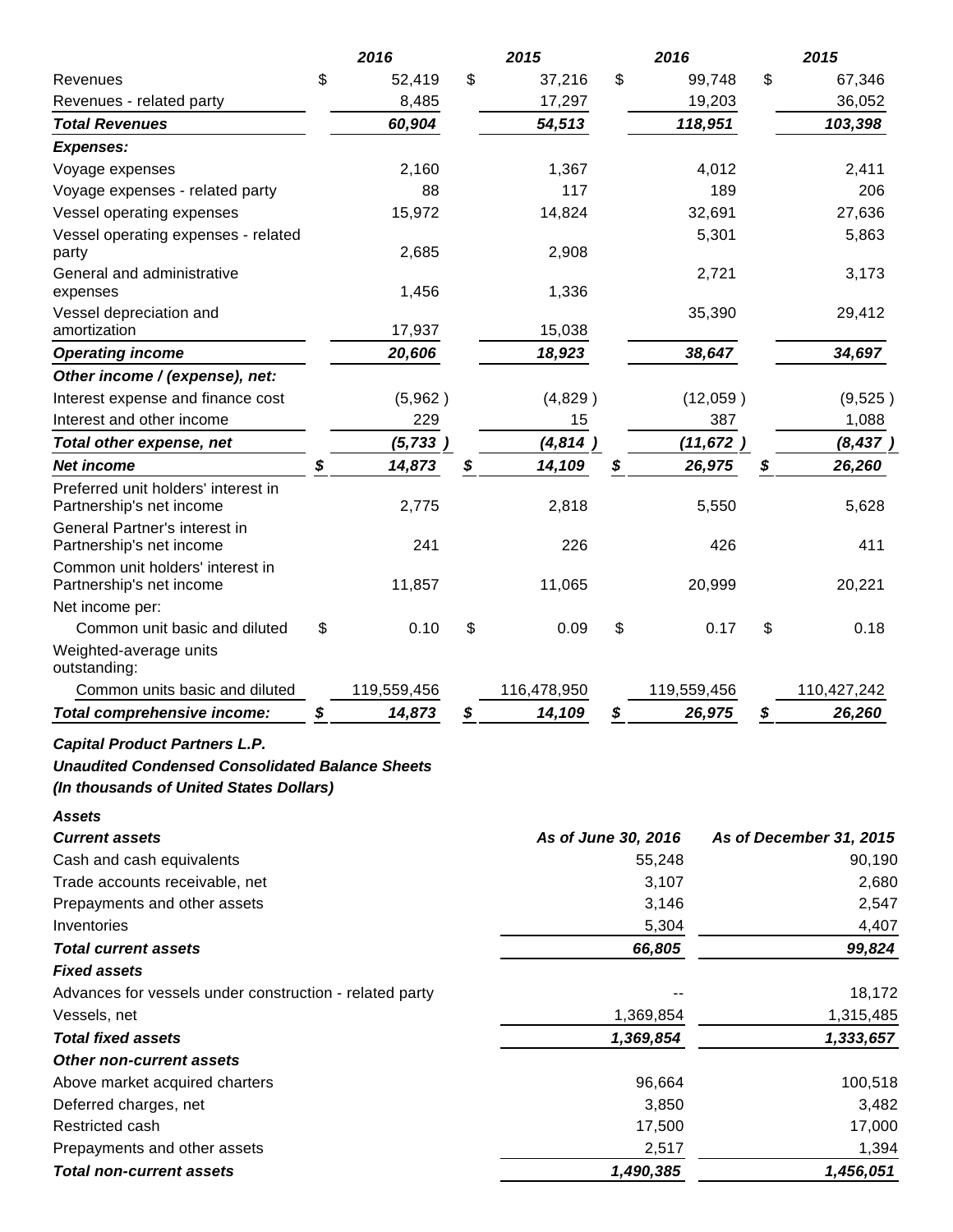| <b>Total assets</b>                            | 1,557,190 | 1,555,875 |
|------------------------------------------------|-----------|-----------|
| <b>Liabilities and Partners' Capital</b>       |           |           |
| <b>Current liabilities</b>                     |           |           |
| Current portion of long-term debt              | 16,370    | 11,922    |
| Trade accounts payable                         | 10,549    | 8,431     |
| Due to related parties                         | 13,767    | 22,154    |
| Accrued liabilities                            | 7,461     | 7,872     |
| Deferred revenue                               | 8,978     | 10,867    |
| <b>Total current liabilities</b>               | 57,125    | 61,246    |
| Long-term liabilities                          |           |           |
| Long-term debt                                 | 578,248   | 555,888   |
| Deferred revenue                               | 639       | 921       |
| <b>Total long-term liabilities</b>             | 578,887   | 556,809   |
| <b>Total liabilities</b>                       | 636,012   | 618,055   |
| Commitments and contingencies                  |           |           |
| <b>Partners' capital</b>                       | 921,178   | 937,820   |
| <b>Total liabilities and partners' capital</b> | 1,557,190 | 1,555,875 |

# **Capital Product Partners L.P.**

**Unaudited Condensed Consolidated Statements of Cash Flows**

**(In thousands of United States Dollars)**

|                                                                                      | For the six month<br>periods ended June 30, |            |  |
|--------------------------------------------------------------------------------------|---------------------------------------------|------------|--|
|                                                                                      | 2016                                        | 2015       |  |
| Cash flows from operating activities:                                                |                                             |            |  |
| <b>Net income</b>                                                                    | 26,975                                      | 26,260     |  |
| Adjustments to reconcile net income to net cash provided by<br>operating activities: |                                             |            |  |
| Vessel depreciation and amortization                                                 | 35,390                                      | 29,412     |  |
| Amortization of deferred financing costs                                             | 773                                         | 364        |  |
| Amortization of above market acquired charters                                       | 7,060                                       | 7,631      |  |
| Equity compensation expense                                                          | 525                                         |            |  |
| <b>Changes in operating assets and liabilities:</b>                                  |                                             |            |  |
| Trade accounts receivable                                                            | (427)                                       | 380        |  |
| Prepayments and other assets                                                         | (1,722)                                     | (655)      |  |
| Inventories                                                                          | (897)                                       | (800)      |  |
| Trade accounts payable                                                               | 2,271                                       | 3,190      |  |
| Due from related parties                                                             |                                             | (2, 172)   |  |
| Due to related parties                                                               | (8, 387)                                    | 289        |  |
| <b>Accrued liabilities</b>                                                           | (77)                                        | (330)      |  |
| Deferred revenue                                                                     | (2, 154)                                    | (867)      |  |
| Dry-docking costs paid                                                               | (1,826)                                     | (419)      |  |
| Net cash provided by operating activities                                            | 57,504                                      | 62,283     |  |
| Cash flows from investing activities:                                                |                                             |            |  |
| Vessel acquisitions and improvements                                                 | (74, 038)                                   | (134, 093) |  |
| Increase in restricted cash                                                          | (500)                                       | (1,500)    |  |
| Net cash used in investing activities                                                | (74, 538)                                   | (135, 593) |  |
| Cash flows from financing activities:                                                |                                             |            |  |
| Proceeds from issuance of Partnership units                                          |                                             | 133,327    |  |
| Expenses paid for issuance of Partnership units                                      |                                             | (476)      |  |
| Proceeds from long-term debt                                                         | 35,000                                      | 72,389     |  |
| Deferred financing costs paid                                                        | (89                                         | (1,769)    |  |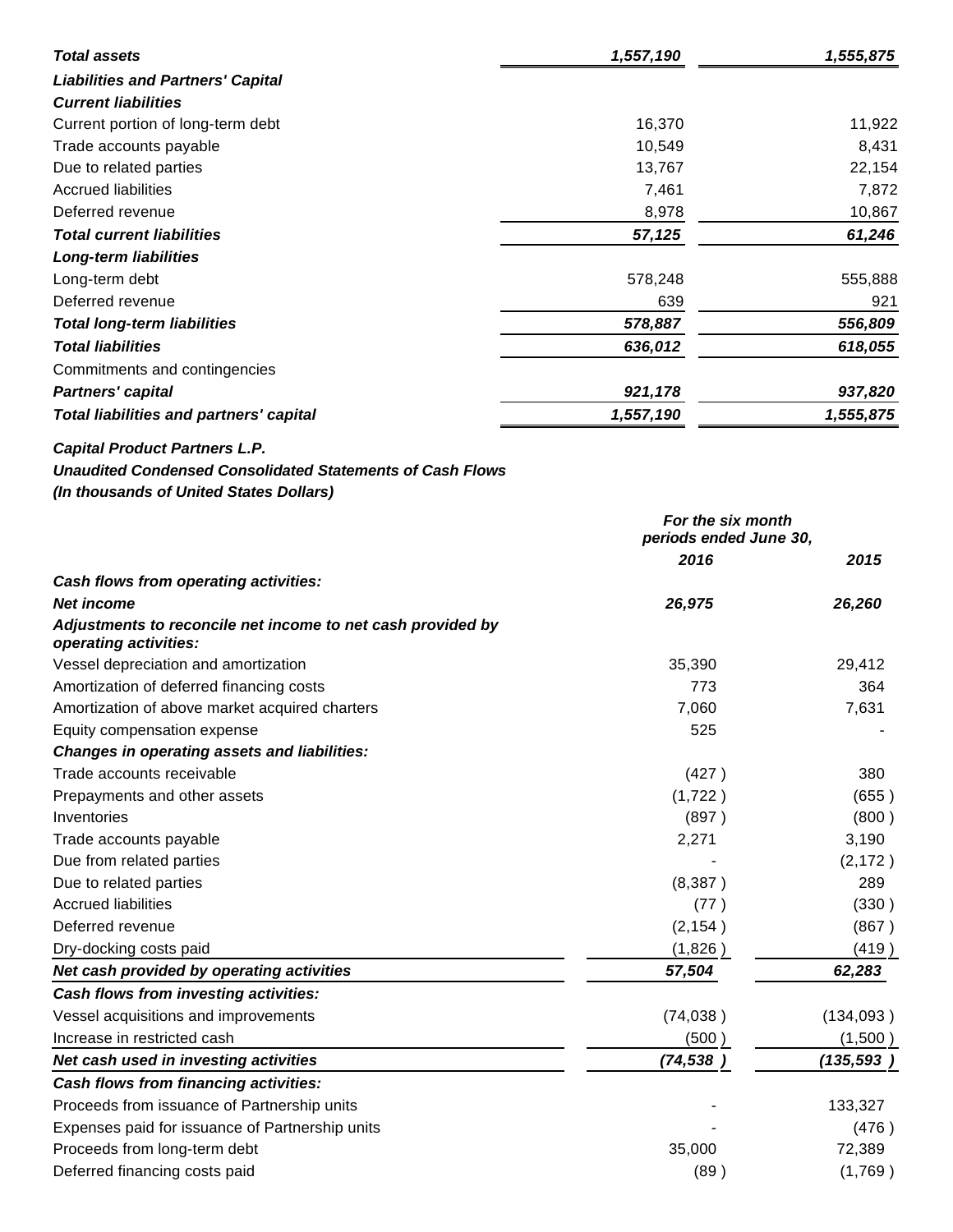| Payments of long-term debt                                         |    | (8,677)   |    | (118, 599) |
|--------------------------------------------------------------------|----|-----------|----|------------|
| Dividends paid                                                     |    | (44, 142) |    | (59, 143)  |
| Net cash (used in) / provided by financing activities              |    | (17,908)  |    | 25,729     |
| Net decrease in cash and cash equivalents                          |    | (34, 942) |    | (47,581)   |
| Cash and cash equivalents at beginning of period                   |    | 90,190    |    | 164,199    |
| Cash and cash equivalents at end of period                         |    | 55,248    |    | 116,618    |
| <b>Supplemental cash flow information</b>                          |    |           |    |            |
| Cash paid for interest                                             | \$ | 12.221    | S  | 8,170      |
| <b>Non-Cash Investing and Financing Activities</b>                 |    |           |    |            |
| Issuance costs of Partnership's units included in liabilities      |    |           |    | 263        |
| Capital expenditures included in liabilities                       |    | 613       | æ. | 79         |
| Capitalized dry docking and deferred costs included in liabilities |    | 1.354     |    | 1.265      |

### **Appendix A - Reconciliation of Non-GAAP Financial Measure (In thousands of U.S. dollars) Description of Non-GAAP Financial Measure - Operating Surplus**

Operating Surplus represents net income adjusted for non-cash items, such as depreciation and amortization expense and amortization of above market acquired charters and straight line revenue adjustments.

Operating Surplus is a quantitative measure used in the publicly-traded partnership investment community to assist in evaluating a partnership's ability to make quarterly cash distributions. Operating Surplus is not required by accounting principles generally accepted in the United States and should not be considered a substitute for net income, cash flow from operating activities and other operations or cash flow statement data prepared in accordance with accounting principles generally accepted in the United States or as a measure of profitability or liquidity. Our calculation of Operating Surplus may not be comparable to that reported by other companies. The table below reconciles Operating Surplus to net income for the following periods:

| <b>Reconciliation of Non-GAAP Financial Measure -</b><br><b>Operating Surplus</b>                                                       | For the three<br>month period<br>ended<br>June 30, 2016 | For the three<br>month period<br>ended<br>June 30, 2015 | For the three<br>month period<br>ended<br>March 31, 2016 |  |
|-----------------------------------------------------------------------------------------------------------------------------------------|---------------------------------------------------------|---------------------------------------------------------|----------------------------------------------------------|--|
| Net income                                                                                                                              | 14,873                                                  | 14,109                                                  | 12,102                                                   |  |
| Adjustments to reconcile net income to operating<br>surplus prior to Capital Reserve and Class B Preferred<br><b>Units distribution</b> |                                                         |                                                         |                                                          |  |
| Depreciation and amortization                                                                                                           | 18,423                                                  | 15,307                                                  | 18,265                                                   |  |
| Amortization of above market acquired charters and<br>straight line revenue adjustments                                                 | 3,305                                                   | 2,308                                                   | 2,404                                                    |  |
| Operating Surplus prior to capital reserve and Class B<br><b>Preferred Units distribution</b>                                           | 36,601                                                  | 31,724                                                  | 32,771                                                   |  |
| Capital reserve                                                                                                                         | (14,644)                                                |                                                         | (14, 644)                                                |  |
| Class B preferred units distribution                                                                                                    | (2, 775)                                                | (2,827)                                                 | (2, 775)                                                 |  |
| <b>Operating Surplus after capital reserve and Class B</b><br><b>Preferred Units distribution</b>                                       | 19,182                                                  | 28,897                                                  | 15,352                                                   |  |
| Increase in recommended reserves                                                                                                        | (9,968)                                                 | (44)                                                    | (6, 138)                                                 |  |
| <b>Available Cash</b>                                                                                                                   | 9,214                                                   | 28,853                                                  | 9,214                                                    |  |

**1 Depreciation and amortization line item includes the following components:**

**Vessel depreciation and amortization; and**

**Amortization of deferred financing costs and equity compensation expense.**

CPLP-F